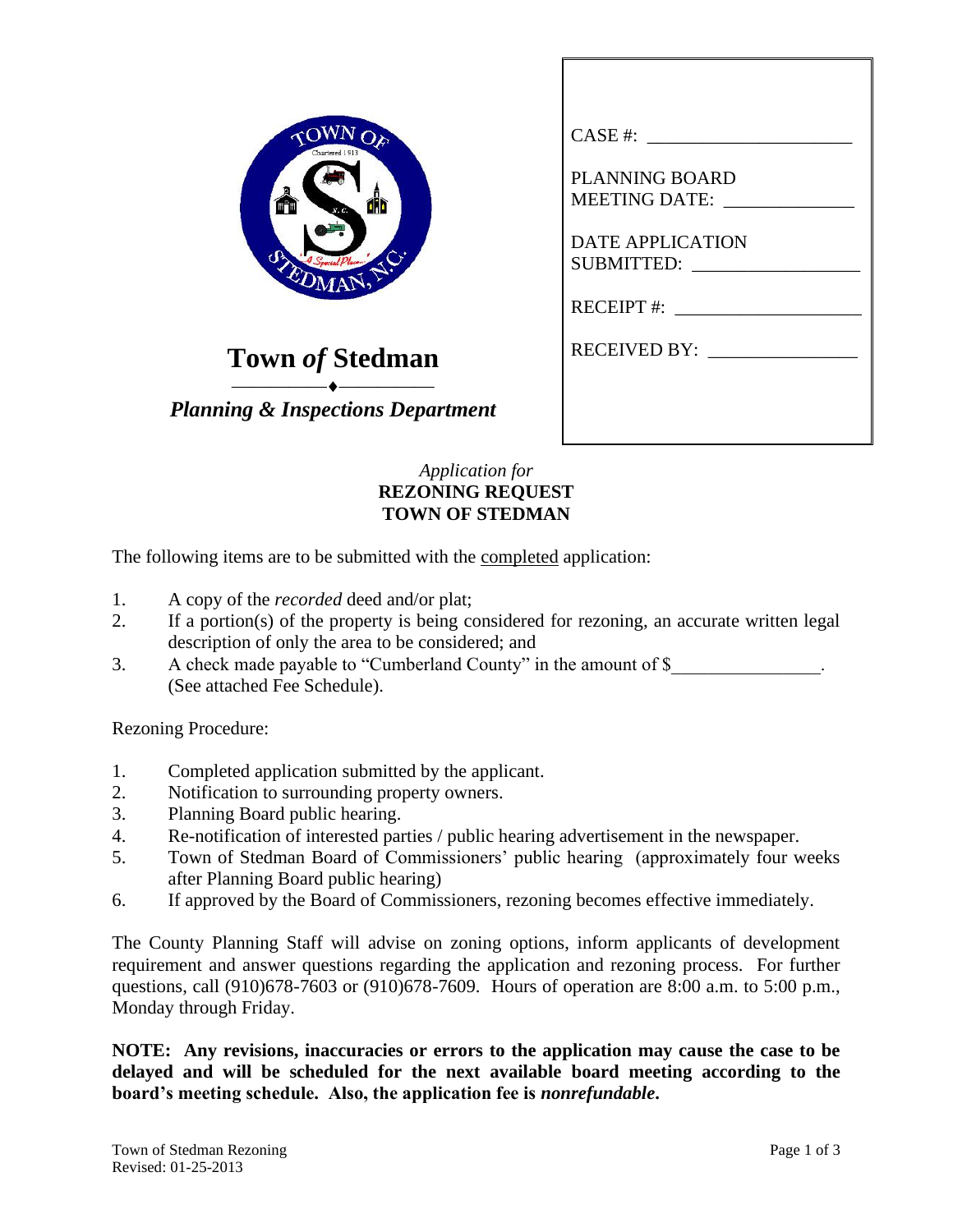## **TO THE CUMBERLAND COUNTY JOINT PLANNING BOARD AND THE BOARD OF COMMISSIONERS OF STEDMAN, NC:**

I (We), the undersigned, hereby submit this application, and petition the Board of Commissioners to amend and to change the zoning map of the Town of Stedman as provided for under the provisions of the Stedman Zoning Ordinance. In support of this petition, the following facts are submitted:

| 1.  |                                                                                                                                      |  |  |
|-----|--------------------------------------------------------------------------------------------------------------------------------------|--|--|
| 2.  |                                                                                                                                      |  |  |
| 3.  |                                                                                                                                      |  |  |
| 4.  | Parcel Identification Number (PIN #) of subject property: ______________________<br>(also known as Tax ID Number or Property Tax ID) |  |  |
| 5.  |                                                                                                                                      |  |  |
| 6.  |                                                                                                                                      |  |  |
| 7.  |                                                                                                                                      |  |  |
| 8.  | Registry. (Attach copy of deed of subject property as it appears in Registry).                                                       |  |  |
| 9.  |                                                                                                                                      |  |  |
| 10. |                                                                                                                                      |  |  |
| 11. | Do you own any property adjacent to or across the street from this property?<br>$Yes \_$ No $\_$ If yes, where? $\_$                 |  |  |
| 12. |                                                                                                                                      |  |  |

A copy of the recorded deed(s) and/or recorded plat map(s) must be provided. If the area is a portion of a parcel, a written legal description by metes and bounds, showing acreage must accompany the deeds and/or plat. If more than one zoning classification is requested, a correct metes and bounds legal description, including acreage, for each bounded area must be submitted.

*The County Planning Staff is available for advice on completing this application; however, they are not available for completion of the application.*